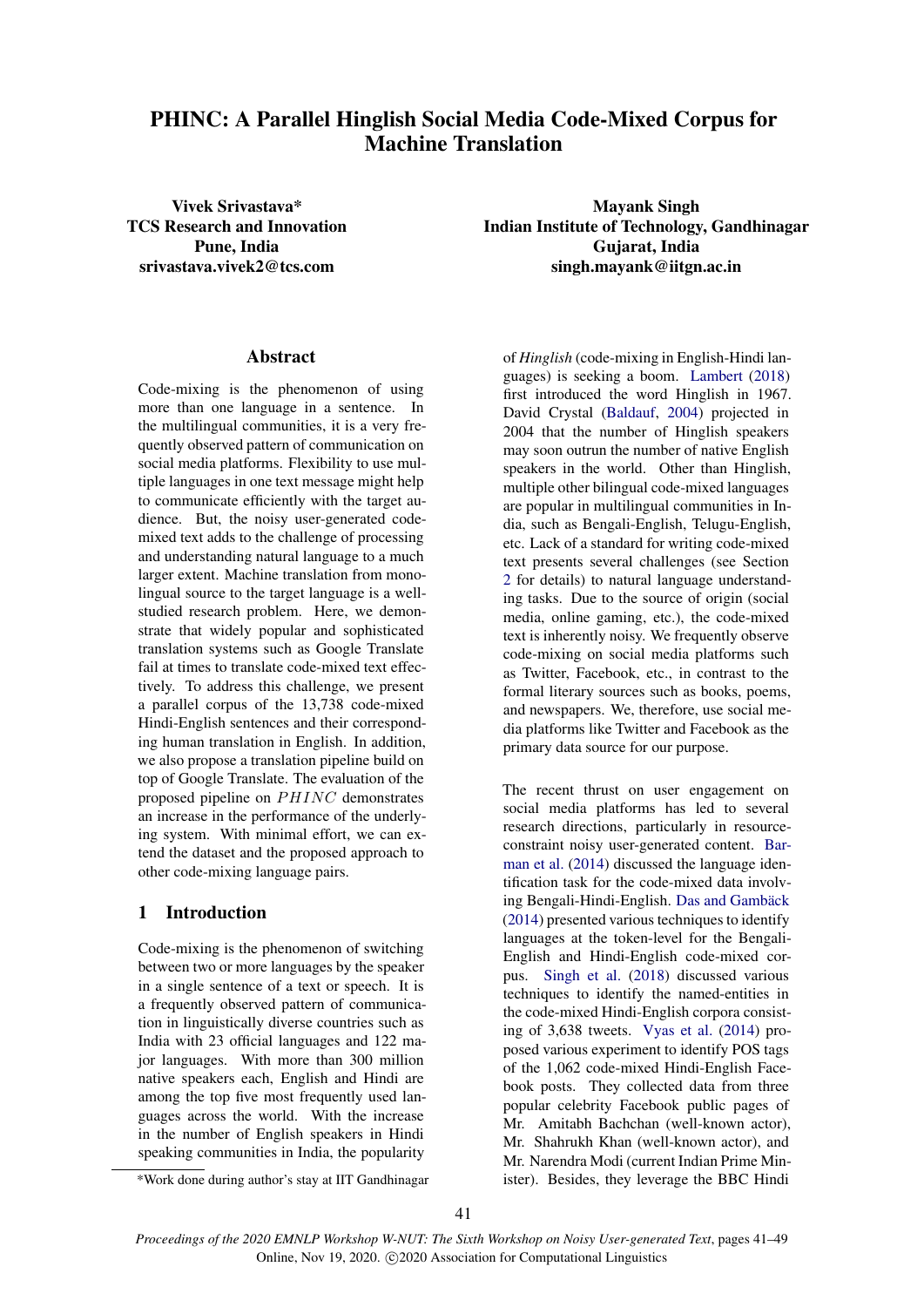news articles. [Sinha and Thakur](#page-8-6) [\(2005\)](#page-8-6) presented a rule-based machine translation system to translate the code-mixed Hindi-English sentence to monolingual Hindi and English forms. [Khanuja et al.](#page-8-7) [\(2020\)](#page-8-7) presented an evaluation benchmark for the two code-mixed language pairs (English-Hindi and English-Spanish). The proposed evaluation benchmark has six NLP tasks, i.e., language identification, POS tagging, named entity recognition, sentiment analysis, question answering, and natural language inference. These tasks have been part of the recently shared tasks co-located with various NLP conferences or the latest research works. Even so, it presents two significant challenges and opportunities. First, most of the datasets available for various tasks are significantly less extensive to build robust standalone systems. Second, the comparatively less studied task for the code-mixed machine translation presents an opportunity to build datasets and translation systems. [Dhar et al.](#page-8-8) [\(2018\)](#page-8-8) propose a machine translation augmentation pipeline to use on top of the standard machine translation systems. They also create a parallel corpus of 6,096 English-Hindi codemixed sentences and their corresponding translation in English.

In this paper, we present a good quality large-scale parallel corpus<sup>[1](#page-1-1)</sup> for code-mixed English-Hindi noisy social media text messages. The main contributions are:

- We present a parallel corpus of 13,738 Hindi-English code-mixed sentences and their corresponding English translations by the human annotators.
- We discuss various challenges faced by machine translation systems in translating code-mixed sentences. Translation systems addressing these challenges could help mitigate the limitations of these systems.
- As a baseline, we propose a translation pipeline and compare the results with two widely popular translation systems (Google Translate and Bing Translate) on various evaluation metrics.
- We also discuss various limitations of the corpus and the research opportunities.

## <span id="page-1-0"></span>2 Code-Mixing and Challenges in Machine Translation

Code-mixing is the informal style of communication where words from two (in general) or more languages are part of the same utterance of a text or speech. An example code-mixed

Hinglish sentence is, *"Hamare paas fully autonomous vaahan hai"*. This style of writing presents several challenges to almost all monolingual natural language processing tasks such as sentiment analysis, POS tagging, dependency parsing, etc. The widely-used machine translation systems, e.g., Google Translate, Bing Translate, etc., perform reasonably well on the monolingual translation task, but they fail to perform well on the code-mixed data (see Section [4](#page-5-0) for details). We identify six potential causes for the failure of the standard machine translations systems on the codemixed text are:

- C1 (Ambiguity in language identification): Hindi words written in the Roman script present some significant challenges to identify the language of the text at the token level. Words like *'is', 'me', 'to'*, exists in both Hindi and English, leading to ambiguity in classification as English and Hindi without proper knowledge of context. Similarly, hashtags are often used on social media platforms, and code-mixed hashtags make it challenging to identify the boundaries of code-switching.
- C2 (Spelling variations): Romanized Hindi also presents a challenge with no standard spelling of the words. Various spellings for the same word is used based on the user's pronunciation of the word, emotions, etc. For example, *'jaldi', 'jldi'*, and *"jldiii',* are some of variations for the word *'hurry'* in English. At times, people use repeated instances of some particular character to emphasize emotion, such as in *'jaldiii'*.
- C3 (Named entity recognition): Recognition of named entities in the code-mixed data is also a challenging task. E.g., *'Bhartiya Janta Party'* is a code-mixed named entity (name of a political party in India). In translation, the unrecognized code-mixed entity might make the translation semantically incorrect.
- C4 (Informal style of writing): We largely witness an informal style of writing on social media platforms. At times, we do not follow the standard rules of sentence structure on these platforms. This presents a challenge to translate the sentence in a monolingual style where we need the formal sentence structure for semantic correctness. For example, *'Sad kabhi dekha h usko.. me never'*, when translates to English becomes, *'Have you ever seen her sad? I have never seen her sad'*.
- C5 (Misplaced/skipped punctuation): In

<span id="page-1-1"></span><sup>1</sup><https://bit.ly/36qkfkn>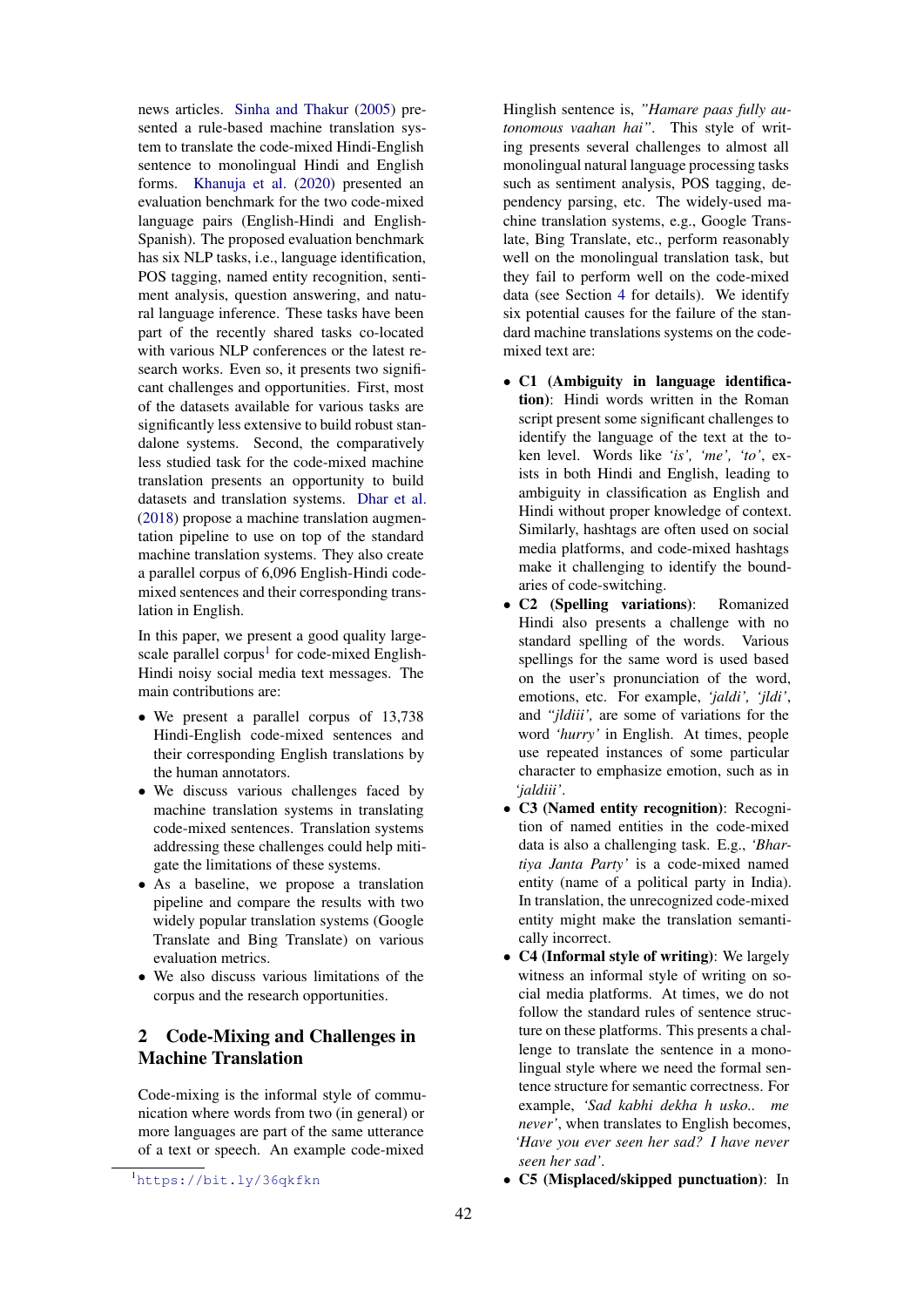the informal writing style on social media platforms, punctuations are usually skipped, misplaced, or repeatedly used to express an opinion, and that makes it difficult for the machine translation system to translate such sentences. For example, *'Aap kb se cricket khelne lage..never saw u bfr'* misses a question mark(?) apart from other necessary modifications to make the structure of the sentence correct.

• C6 (Missing context): Lack of knowledge of the context makes the machine translation task significantly difficult and challenging. Hidden sarcasm might get unnoticed while translating the sentence with missing context. For example, *'Note kr lijiye.. Bandi chal rahi h'* is a code-mixed sentence, and demonetization (*'notebandi'*) is the hidden context.

Figure [1](#page-2-0) shows three example code-mixed Hinglish sentences and the corresponding translations by Google Translate and the human annotator. In all the examples, we observe various associated challenges (C1 through C6) with an effective translation by Google Translate.

We posit that the above challenges can be addressed to a large extent with the higher availability of a good-quality, manually annotated parallel corpus. However, as discussed in the previous section, the only available codemixed Hinglish dataset [\(Dhar et al.,](#page-8-8) [2018\)](#page-8-8) is significantly small and less topically diverse. Some of the major differences with the previous work [\(Dhar et al.,](#page-8-8) [2018\)](#page-8-8) (*'PW'*, hereafter) are:

- Spelling variations: The annotation policy in our experiment (see Section [3](#page-3-0) for details) explicitly ask the annotators to use the correct spellings in the translated sentences. E.g., the annotators provide the correct spelling for the words *'u', 'coz',* and *'plz'* as *'you', 'because',* and *'please'*, respectively. In PW, we observe large traces of incorrect spellings of the words in the translated sentence, such as 78 instances of the word *u*, 37 instances of the word *pls*, and 83 instances of the word *plz*.
- Short sentences: We remove the sentences that are less than five tokens. It helps to remove the monolingual sentences or sentences with less code-mixing. In PW, we find 747 (12.25%) sentences with length less than or equal to 3 tokens and 1,537 (25.21%) sentences with length less than or equal to 5 tokens.
- Ambiguous sentences: We refrain annota-

tors to provide translation for the ambiguous sentences. In PW, we observe a few ambiguous code-mixed sentences and their corresponding translations. E.g., *"Tamil teri yadda Nai .. Har pal Teri yadda yadda wich h tu Tamil kaha aya game me ?"* is a codemixed sentence with the English translation *"you don't rememeber Tamil .. every moment your memory memory which you in tamil where is it in game?"*.

- Abusive sentences: We prefilter the abusive sentences as well as refrain the annotators to translate them. In PW, we observe multiple sentences with abusive words.
- English sentences: We refrain the annotators to translate the sentences already in the English language. In PW, we find multiple instances of sentences in the code-mixed data which are already in English. For eg., *"my salman khan"*, *"luv u salman khan"*, *"Hallo salman sir"*, etc.

#### Example I

<span id="page-2-0"></span>SENTENCE: Phone ka wallpaper dekhte dekhte zindagi kat rahi hai. GOOGLE TRANSLATION: Life is cut off while watching the wallpaper of the phone. HUMAN TRANSLATION: I'm spending my life seeing my phones wallpaper ASSOCIATED CHALLENGES: C4 and C6

#### Example II

SENTENCE: Is shaher ko ye Hua kya hai.. Kahi rakh hai to kahi dhua dhua.. Play interrupted due to bad weather

GOOGLE TRANSLATION: What has happened to this city .. If there is smoke somewhere, then smoke somewhere .. Play interrupted payable then bad weather HUMAN TRANSLATION: What has happened to this city. there is ash and smoke everywhere. play interrupted due to bad weather ASSOCIATED CHALLENGES: C1, C4, and C5

#### Example III

SENTENCE: Bhai IIT wale hai pehle relationship toh bane laundon ki, break up par nacha rahe ho. GOOGLE TRANSLATION: Brother-in-law is the first relationship to be made of laundries, you are dancing on the brake sub. HUMAN TRANSLATION: Brother, you are an IITian. First get in to a relation. Then you can worry about break up. ASSOCIATED CHALLENGES: C1, C2, C3, and C4

Figure 1: Comparison of translation of code-mixed sentences by Google translate and human annotators. The ineffective translation by Google Translate has various associated challenges.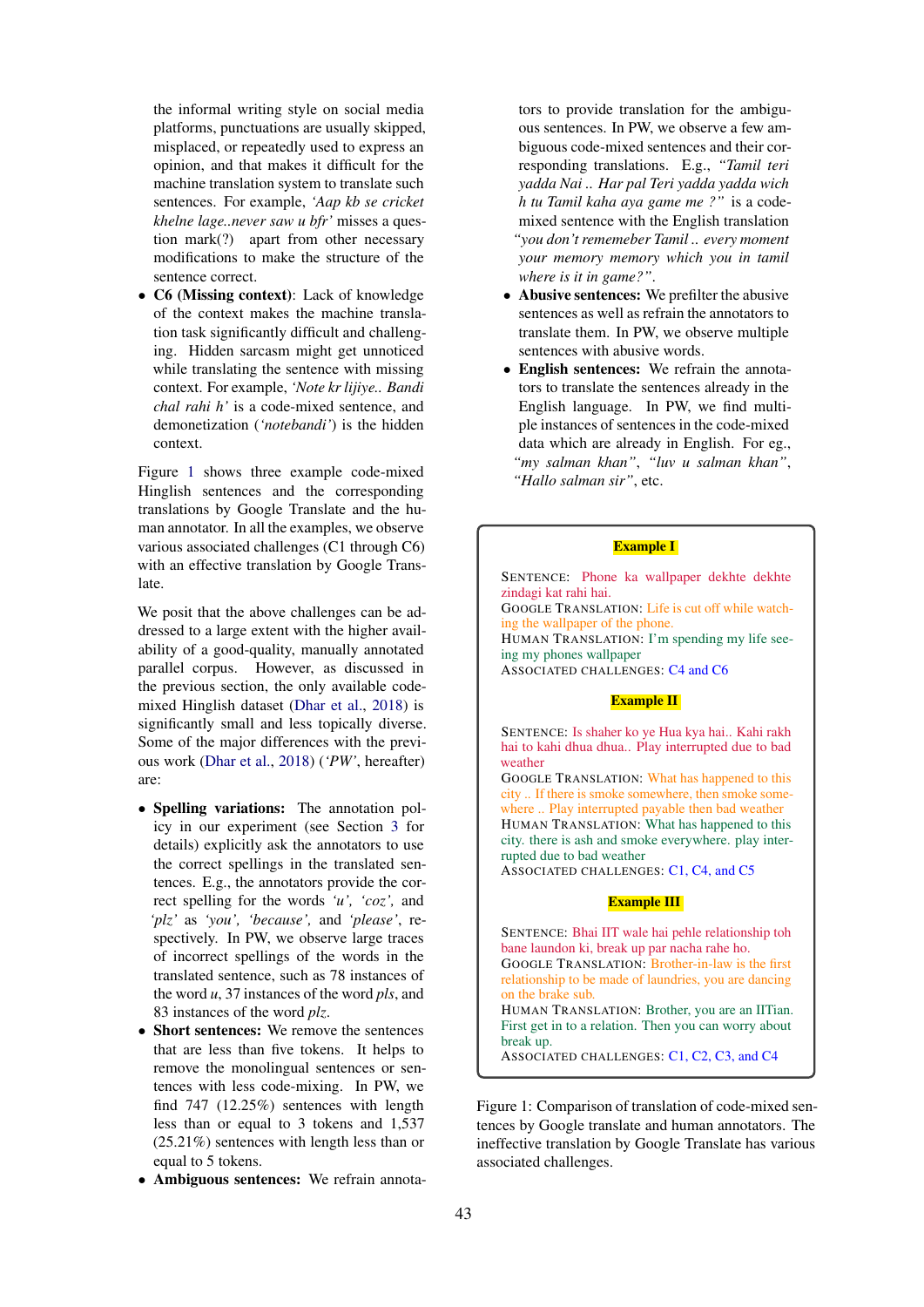### <span id="page-3-0"></span>3 Dataset

In India, Hinglish is a commonly observed pattern of communication on various platforms such as social media, online gaming, product reviews, discussion forums, etc. As outlined in the previous sections, multiple works have explored the various nuances of the code-mixed Hinglish text, such as language identification, sentiment analysis, etc. However, curating the code-mixed Hinglish dataset for these tasks requires a significant amount of human efforts due to the identification and filtering of noise from the useful content. In this work, we initially curated Hinglish sentences from six already existing works ([\(Singh et al.,](#page-8-4) [2018\)](#page-8-4), [\(Swami et al.,](#page-8-9) [2018\)](#page-8-9), [\(Joshi et al.,](#page-8-10) [2016\)](#page-8-10), [\(Bar](#page-8-2)[man et al.,](#page-8-2) [2014\)](#page-8-2), [\(Vrishank Shete and Mittal,](#page-8-11) [2016\)](#page-8-11), and [\(Khandelwal,](#page-8-12) [2018\)](#page-8-12)). One major advantage of using these datasets is the availability of high-quality code-mixed sentences without considerable manual filtering. Also, it offers diversity in terms of the source of the data collection as the major social networking platforms (Twitter and Facebook) are present. Additionally, the proposed curation process mitigates the topical bias, as we consider multiple topics in social-media discussions. Table [1](#page-4-0) shows the statistics of the previous codemixed datasets and  $PHINC$ . We select these datasets across various tasks, platforms, and topics/focus areas.

## 3.1 Description, Collection, and Pre-processing

We collect a total of 52,234 Hinglish sentences from multiple sources, as described above. We then shuffle, pre-process, and share these sentences with the annotators to provide the corresponding English translation. The script used in writing each sentence in the corpus is Roman. Pre-processing of the dataset involves the following steps:

- We remove sentences with less than five or more than 40 tokens. We introduce the upper limit on the sentence length to speed up the annotation process.
- We remove sentences having a percentage of out of vocabulary (OOV) words less than 50% or more than 90%. Lower limit (i.e., 50%) helps to filter out the sentences with the majority of English words whereas the upper limit (i.e., 90%) filter out the sentences containing a high percentage of Hindi words. We consider alphanumeric tokens as part of the vocabulary. We are using

the English dictionary of the Natural Language Toolkit (NLTK) to identify OOV.

• We filter the sentences containing abusive words in English or the Romanized Hindi.

After pre-processing, we obtain a total of 25,346 code-mixed sentences.

### 3.2 Annotation

The objective of the annotation process is to produce the English translation of the corresponding code-mixed Hinglish sentence. We employ 54 annotators in the annotation task. Each annotator has expert level proficiency in writing, speaking, and understanding English and Hindi languages. We assign randomly selected 400 unique samples to each annotator, and the annotator has to provide the translation of each sentence in English. Each sentence in the final dataset is annotated by a single annotator. We provide a set of guidelines for each annotator for the annotation task. The annotation guidelines are listed below:

- Special characters and emoticons: Use the best understanding to include or skip these symbols and characters in the translated English sentences.
- URLs, mentions, and hashtags: Keep the same URLs, mentions, and hashtags in the translated sentence.
- Incorrect spellings (u, hm, pls, coz, etc.): Translated sentence should have the correct spelling for each word.
- Lower casing: Write the translated sentence in lowercase.
- Proper English sentence: If the input sentence is already in English and also grammatically correct with no spelling mistakes, then its translation will only be "&" (without quotes). E.g., "I can translate the sentence quickly", do not require any modification.
- Ambiguous sentence: Do not translate an ambiguous sentence. If the sentence is unclear to translate in English, mark it as "#" (without quotes).
- Abusive words: Do not translate sentences containing abusive/cuss words. Mark it as "#" (without quotes).

We provide the same label to ambiguous and abusive sentences because, at times, the annotator is unaware of the abusive word used in the sentence, and the sentence appears ambiguous. Post annotation, we obtain 21,597 sentences. It also includes sentences that are refrained from the translation (i.e., proper English sentence, ambiguous sentence, and sen-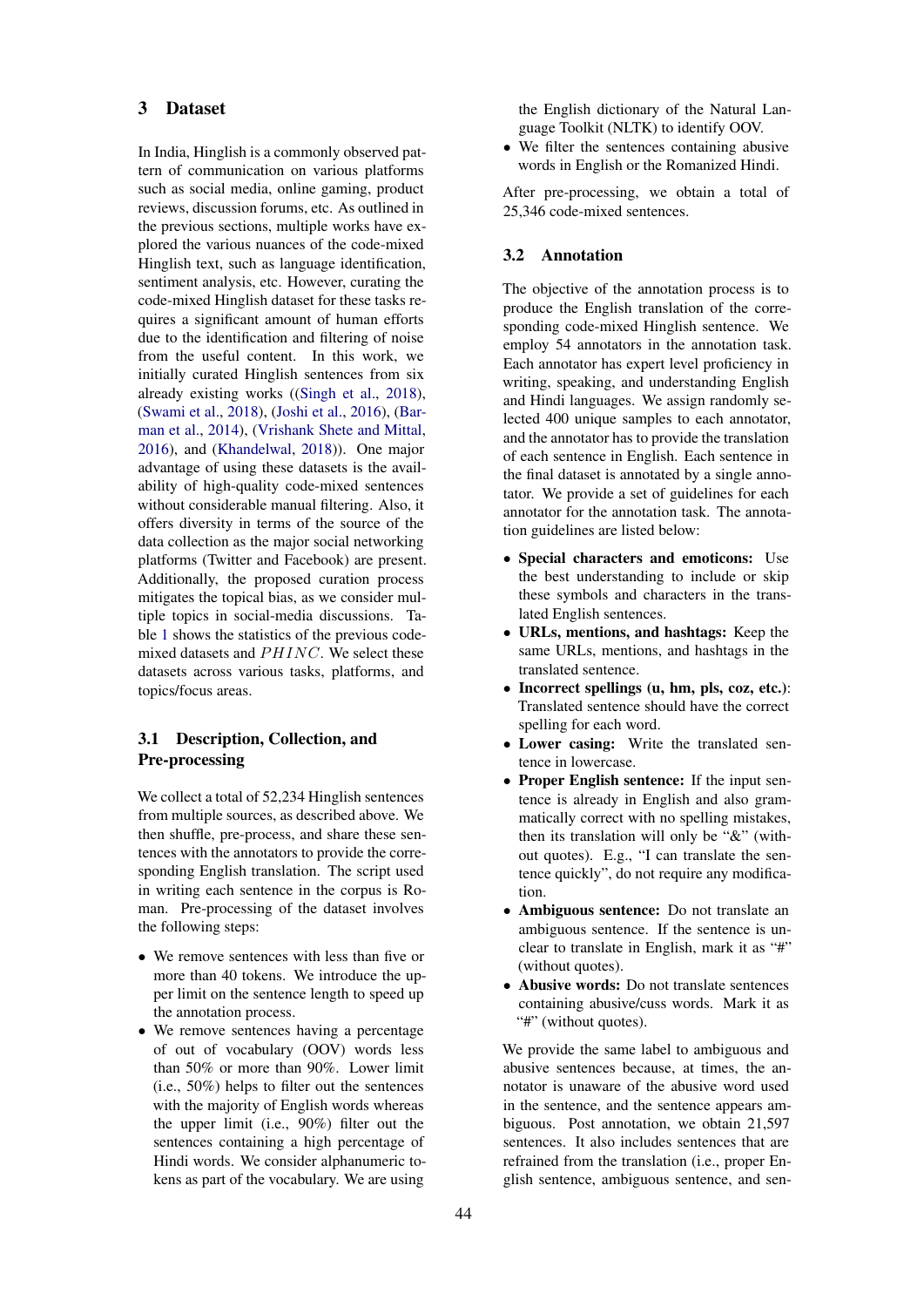<span id="page-4-0"></span>

| <b>Dataset Source</b>            | Task                     | <b>Platform</b>    | <b>Dataset Size</b> | <b>Topics/Focus areas</b>             |
|----------------------------------|--------------------------|--------------------|---------------------|---------------------------------------|
| Singh et al. $(2018)$            | Named-entity recognition | Twitter            | 3.638               | Politics, social events, sports, etc. |
| Swami et al. (2018)              | Sarcasm detection        | Twitter            | 5.250               | Bollywood, cricket, and politics      |
| Joshi et al. $(2016)$            | Sentiment analysis       | Facebook           | 3.879               | Bollywood and politics                |
| Barman et al. (2014)             | Language identification  | Facebook           | 771                 | Not available                         |
| Vrishank Shete and Mittal (2016) | Sentiment analysis       | Facebook           | 7.663               | Politics, news articles, etc.         |
| Khandelwal (2018)                | Humor detection          | Twitter            | 31.033              | Not available                         |
| PHINC                            | Machine translation      | Twitter & Facebook | 13.738              | Sports, politics, Bollywood, etc.     |

Table 1: Statistics of the previous Hinglish code-mixed datasets and PHINC. Dataset size shows the number of sentences in the dataset. We select the topics/focus area of the dataset as mentioned in the corresponding dataset source.

tences containing abusive words). We then filter sentences with no human translation. Finally, we obtain 13,738 code-mixed sentences with the corresponding English translation.

Figure [2](#page-4-1) shows three examples of the sentences that come under the refrain category of sentences for translation. Example I is a proper English sentence and requires no translation. The sentence in example II contains the abusive word, whereas the sentence in example III is ambiguous to translate. Figure [3](#page-5-1) shows two code-mixed sentences and their corresponding translation in the corpus. Example I show a high-quality translation by the annotator that does not require any changes, whereas the translation in the example II is of poor quality, as it is semantically incorrect and requires modification. Note that we are not making any changes to the poor quality translation of the code-mixed sentences. We discuss the quality of translations in detail in Section [3.3.](#page-4-2)

## <span id="page-4-2"></span>3.3 Exploratory Analysis

In this section, we conduct the exploratory analysis of the sentence pairs in the corpus.

1. Out of vocabulary (OOV) words: Figure [4](#page-5-2) shows the distribution of the OOV words in the code-mixed sentences. We are using the NLTK English dictionary for this study. Apart from the Romanized Hindi words, hashtags and mentions also fall into the category of OOV words. We consider alphanumeric tokens as part of the vocabulary. The code-mixed dataset contains sentences with the percentage of OOV words greater than 50% and less than 90%. A large number of sentences comprise a higher proportion of OOV words, illustrate the nonstandard writing style of the users while using code-mixed languages on various platforms. Also, on manual inspection, we observe that while writing Hinglish, people often use Hindi as the matrix language and embed the words from the English lan-

### Example I

<span id="page-4-1"></span>CODE-MIXED SENTENCE: RT: Today is the birth anniversary of Maharana Pratap, whose bravery & indomitable spirit doesn't fail to inspire even today. LABEL: &

REASON FOR NO TRANSLATION: Sentence already in English

### Example II

CODE-MIXED SENTENCE: sach bolu ? Aap Cuss hai  $LAPEL:$ REASON FOR NO TRANSLATION: Presence of abusive/cuss word in sentence. Example III CODE-MIXED SENTENCE: yuhi kat jaayega safar sath tweetne se , ki manzil aayegi nazar sath tweetne se . Hum raahi Twitter ke LABEL: #

REASON FOR NO TRANSLATION: Ambiguous sentence.

Figure 2: Example of the code-mixed sentences with no translation by the annotators. We replace the cuss word in Example II with the word "Cuss".

> guage. We posit that usage of a high percentage of OOV words makes the text noisy and challenging to perform various natural language processing tasks such as namedentity recognition, machine translation, sentiment analysis, etc.

2. Degree of Code-mixing: To evaluate the degree of code-mixing in the corpus, we use Code-Mixing Index (CMI) [\(Das and](#page-8-3) Gambäck,  $2014$ ). CMI value range from 0 to 100. A value close to 0 suggests monolingualism in the corpus, whereas high CMI values indicate a high degree of codemixing. To calculate the value of CMI, we randomly sample 100 code-mixed sentences from the corpus and annotate them at the token level with three language tags English, Hindi, and others. The CMI cal-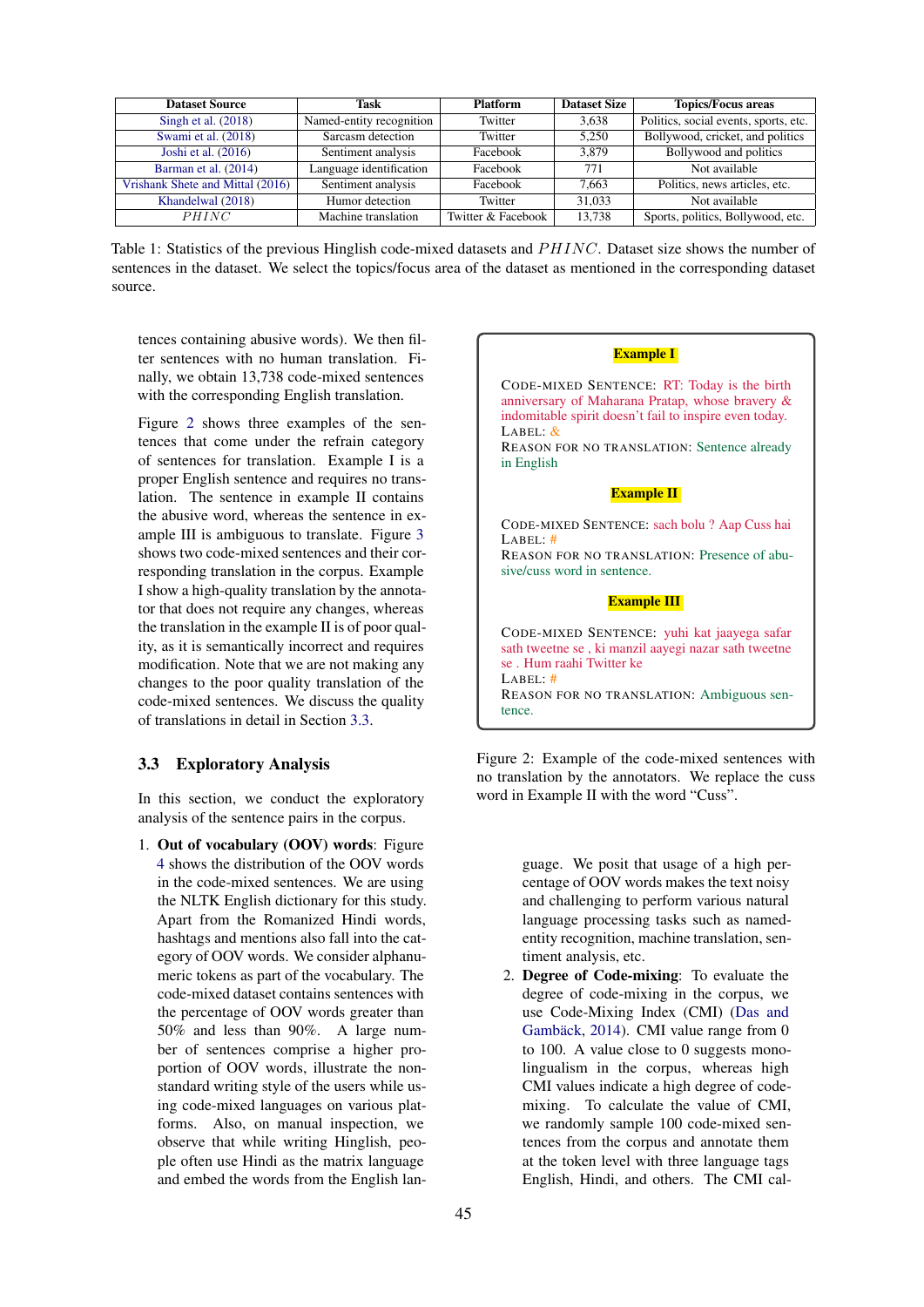#### Example I

<span id="page-5-1"></span>CODE-MIXED SENTENCE: Thnks buds! Kabhi kabhi aajate hai achhe photos ENGLISH TRANSLATION: Thank you buddy, sometime good photos are captured. REQUIRE CHANGES IN THE ENGLISH TRANSLA-TION?: No

### **Example II**

CODE-MIXED SENTENCE: Australia ke saath abhi jeete nahi hai, magar NZ ke saath final kaise jeetenge iss soch mein bhartiya yuvak on twitter. ENGLISH TRANSLATION: Indian youth on twitter thinking that - We have not won against Australia yet, but how would we win final with NZ? REQUIRE CHANGES IN THE ENGLISH TRANSLA-TION?: Yes

Figure 3: Example translation of the code-mixed sentences in the corpus. The annotators provide translations to the code-mixed sentences. A change in the translation is required if the translation is semantically incorrect.

<span id="page-5-2"></span>

Figure 4: Distribution of out of vocabulary words in the code-mixed sentences. Large number of sentences comprise higher proportion of OOV words.

culated for this set of sentences is 75.76, which indicates a significantly higher usage of code-mixing in the text.

3. Frequent words: Figure [5](#page-5-3) shows the word clouds of the code-mixed and English translated sentences. It is evident from the word cloud that words from multiple domains such as politics, entertainment, sports, etc., are very frequently used. The list of top-15 most occurring words having character length greater than six[2](#page-5-4) are *salman, chahiye, alllahdin, krishna, meetuunnglee, atheist, kejriwal, tomorrow, mahashivratri, pakistan, narendramodi, tumhare, shaadi, gandhi,* and *indvspak*. This list contain words from multiple domains such as politics (*kejriwal, gandhi,* and *narendramodi*),

entertainment (*salman* and *allahdin*), social events/festivals (*mahashivratri* and *shaadi*), sports (*indvspak*), etc.

- 4. Message Length: Figure [6](#page-5-5) shows the distribution of the message length for the codemixed and the translated sentences. Distribution of message length for code-mixed and the translated sentences follows a similar trend.
- 5. Quality of Translations (QT): To evaluate the quality of the translations by the annotators, we randomly sample 1000 sentences from the corpus. We provide two labels to each of the translation *correct translation* and *require change*. The correct translation should be syntactically and semantically correct. We calculate the quality of translation as follows

$$
QT = \frac{Count\ of\ correct\ translations}{Sample\ size}
$$

822 samples out of 1000 do not require any changes. Thus, the quality of translation is *0.822*. The ambiguity and the noise in the code-mixed text make the text challenging to translate even for the highly familiar and expert code-mixed language speakers.

<span id="page-5-3"></span>

Figure 5: Word cloud of the (a) code-mixed and (b) translated sentences.

<span id="page-5-5"></span>

Figure 6: Distribution of message length for the codemixed and English messages.

## <span id="page-5-0"></span>4 Evaluation of Machine Translation Systems

Here, we demonstrate the performance of the widely used machine translation systems on the code-mixed text. We experiment with two popular machine translation systems (Google

<span id="page-5-4"></span><sup>&</sup>lt;sup>2</sup>We set the threshold to length six to remove the Romanized Hindi stopwords.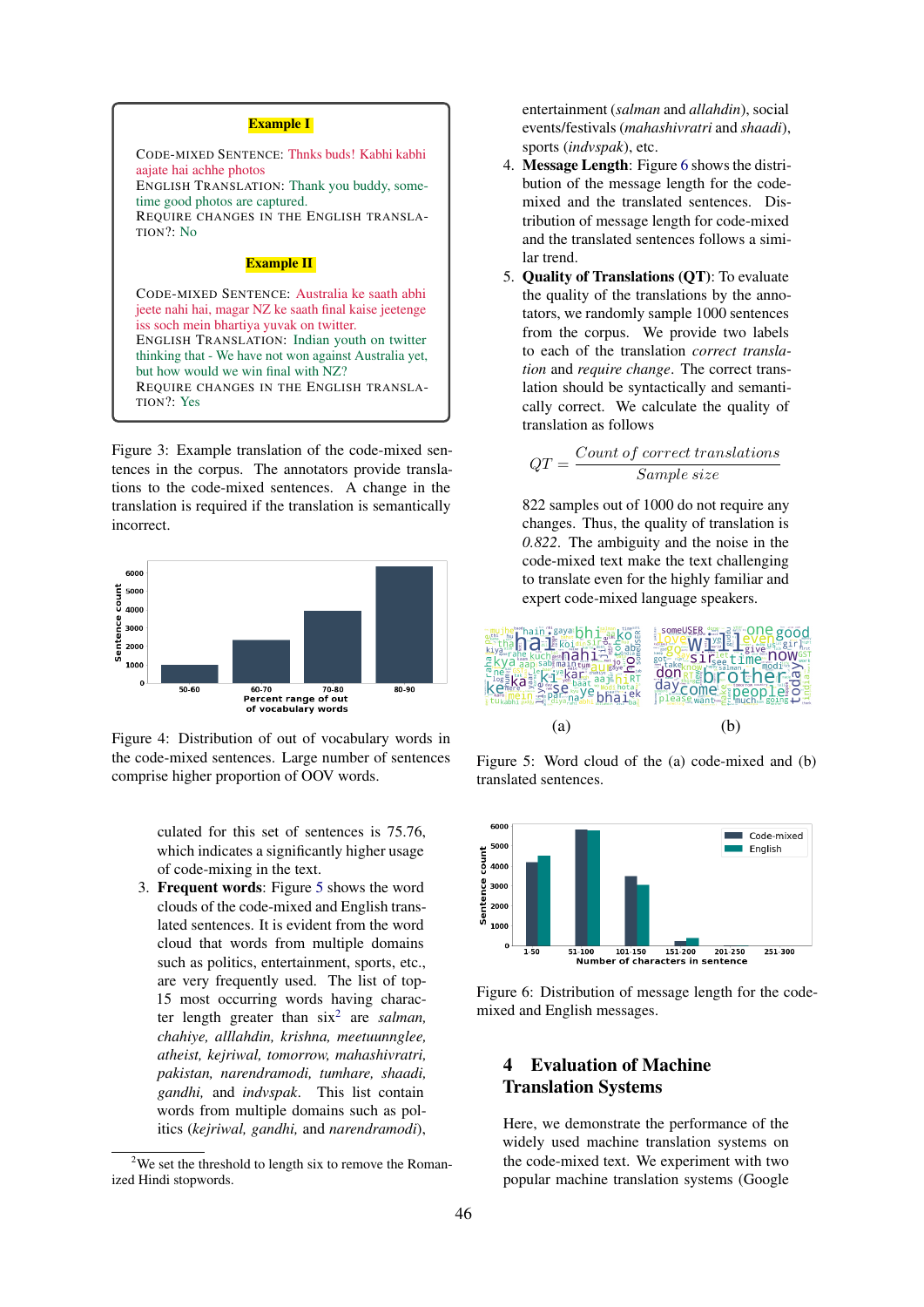Translate and Bing Translate) and evaluate their performance on our proposed corpus. We use three different metrics to evaluate system performance. Bilingual Evaluation Understudy (BLEU) [\(Papineni et al.,](#page-8-13) [2002\)](#page-8-13), Word Error Rate (WER), and Translation Error Rate (TER). The values of these three metrics lie between 0 and 1.

To the best of our knowledge, we do not find translation systems build especially for the code-mixed sentences. The majority of the machine translation systems perform well for the monolingual translation tasks. However, these systems demonstrate severe limitations in translating code-mixed text. For the codemixed text, the current machine translation systems assume input text to be in a single source language. Next, we describe the two translation systems and our proposed approach.

- 1. Bing Translate (BT):  $BT$  is a translation service provided by Microsoft. It supports translation in 60 different languages $3$ with neural machine translation capability in almost all the most frequently used languages. For translation, we set the language of the code-mixed input sentence as Hindi.
- 2. Google Translate (GT): Next, we evaluate the performance of the  $GT$  on the codemixed corpus. GT is a translation service provided by Google with the translation capability in 109 languages. It is the most widely used translation service with over 500 million total users, with more than 100 billion words translated daily<sup>[4](#page-6-1)</sup>. We set GT to auto-detect the language of the codemixed input sentence.
- 3. Proposed Pipeline + Google Translate (PPGT): In addition to  $BT$  and  $GT$ , we propose a simple pipeline to use translation capabilities of already existing machine translation systems. In this paper, we specifically use GT. However, we can perform similar experiments with any machine translation system. The pipeline fragments the input sentence into multiple chunks before feeding it to  $GT$ . The steps of  $PPGT$ based translation pipeline are:
	- We provide a label for each token of the code-mixed sentence based on the language (*English, Hindi, and other*).
	- We create chunks of Type-I using Hindi tokens with at most two English/other token allowed to be part of any chunk. A

chunk of Type-I starts with a Hindi token.

- We create chunks of Type-II using the tokens that are labeled as English/others and not part of any Type-I chunk.
- We only translate the Type-I chunks using GT. We keep the chunks of Type-II as it is.

Figure [7](#page-7-0) shows example translations of codemixed sentences from two machine translation systems namely, BT and GT, and our proposed approach  $PPGT$ . In  $PPGT$ , we maintain the original order of the chunks as that of the code-mixed sentence while translating. For instance, the order of the chunks in Example II in Figure [7](#page-7-0) is *[[par if its], [possible and any other guest needs a room ,], [mera room de de kisi ko bhi]]*.

Additionally, we randomly sample 100 codemixed sentences from the corpus. We use human translated sentences as reference. Table [2](#page-6-2) shows the performance evaluation of all the three systems.  $PPGT$  outperforms both the other systems on all three evaluation metrics.

<span id="page-6-2"></span>

|      | <b>BLEU-1</b> | WER   | TER   |
|------|---------------|-------|-------|
| BТ   | 0.146         | 0.751 | 0.885 |
| GT.  | 0.151         | 0.600 | 0.718 |
| PPGT | 0.153         | 0.566 | 0.685 |

Table 2: Evaluation of machine translation systems on various metrics. We prefer the high value of the BLEU-1 score and the low values of WER and TER.

As most of the machine translation systems do not perform well on the code-mixed data, we can build augmentation pipelines, similar to  $PPGT$ , on top of these systems that can preprocess and enhance the quality of the input to these systems. We posit that these pipelines can significantly address the challenges to code-mixed machine translation, as outlined in Section [2.](#page-1-0)

## 5 Limitations and Opportunities

The data collection, preprocessing, annotation, and resource expansion of  $PHINC$  presents several limitations and opportunities. Some of the major insights and the future research prospects of the proposed dataset are:

• Human annotation of the code-mixed parallel corpus is a challenging task which demands significant effort and time. Building a large scale code-mixed parallel corpus solely with human annotators is infeasible. We can extend the proposed dataset using

<span id="page-6-0"></span><sup>3</sup>[https://www.microsoft.com/en-us/](https://www.microsoft.com/en-us/translator/business/languages/) [translator/business/languages/](https://www.microsoft.com/en-us/translator/business/languages/)

<span id="page-6-1"></span><sup>4</sup>[https://www.blog.google/products/](https://www.blog.google/products/translate/ten-years-of-google-translate/)

[translate/ten-years-of-google-translate/](https://www.blog.google/products/translate/ten-years-of-google-translate/)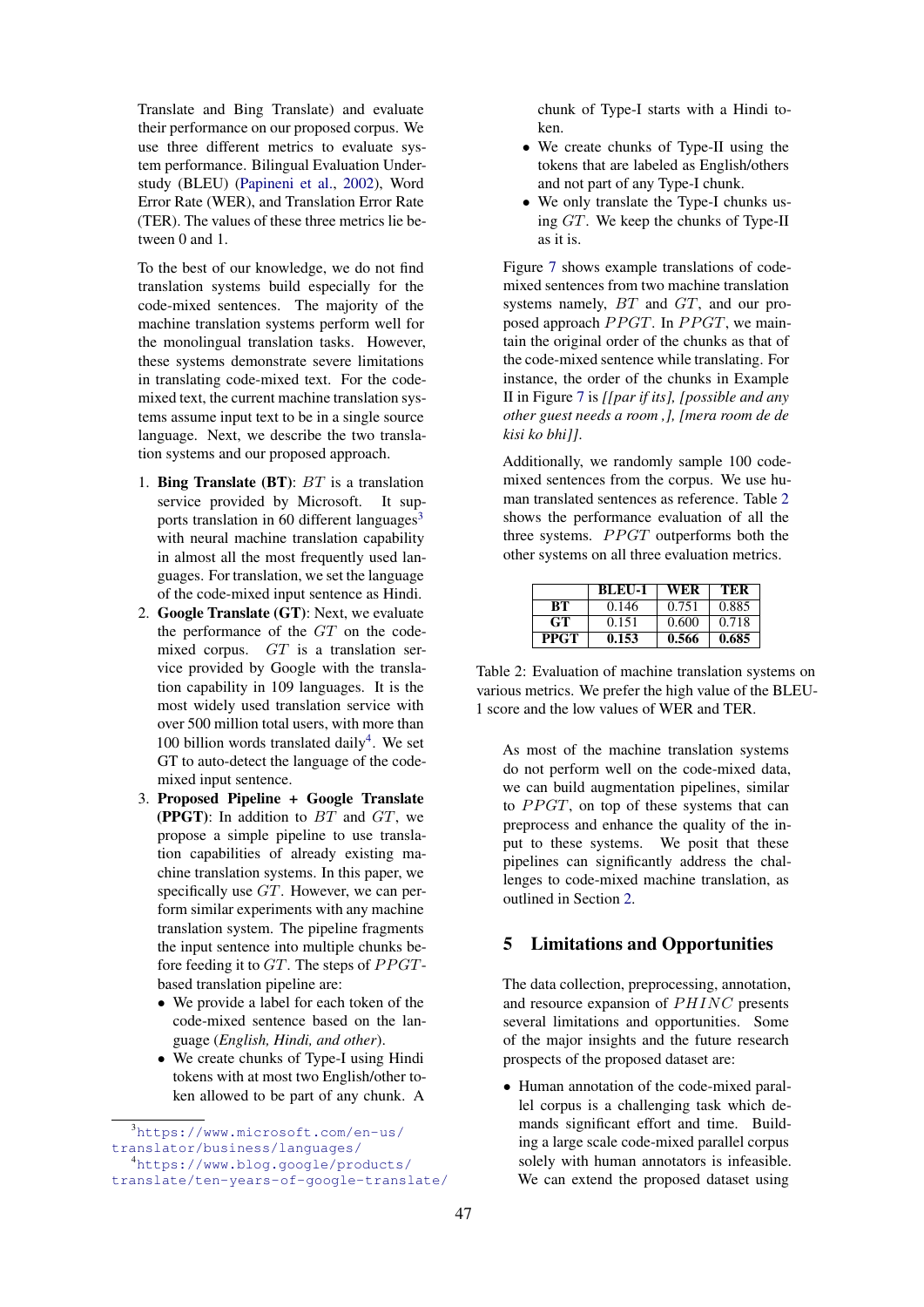#### Example I

<span id="page-7-0"></span>CODE-MIXED SENTENCE: @Prankoholic tumko matlab kya time hai din ka, kuch samaj nahi aata na

TYPE-I CHUNKS: [tumko matlab kya time hai din ka, kuch samaj nahi aata na]

TYPE-II CHUNKS: [@Prankoholic]

ENGLISH TRANSLATION USING BT: @prankoholic what time do you mean of the day, some society does not come.

ENGLISH TRANSLATION USING GT: @Prankoholic you mean what is the time of day, don't understand anything

ENGLISH TRANSLATION USING PPGT: @Prankoholic Do you mean what is the time of day, no sense

#### Example II

CODE-MIXED SENTENCE: par if its possible and any other guest needs a room , mera room de de kisi ko bhi

TYPE-I CHUNKS: [par], [mera room de de kisi ko bhi]

TYPE-II CHUNKS: [if its possible and any other guest needs a room ,]

ENGLISH TRANSLATION USING BT: On if its possible egg any other guest needs coming room , my room day to anyone

ENGLISH TRANSLATION USING GT: par if its possible and any other guest needs a room , mera room de de kisi ko bhi

ENGLISH TRANSLATION USING PPGT: par if its possible and any other guest needs a room , Give my room to anyone

#### **Example III**

CODE-MIXED SENTENCE: ab voh bola jisne kisi bhi party ko support karne se mana kardiya tha . . a flop show annaji

TYPE-I CHUNKS: [ab voh bola jisne kisi bhi party ko support karne se mana kardiya tha]

TYPE-II CHUNKS: [. . a flop show annaji]

ENGLISH TRANSLATION USING BT: Now Woh spoke , which was considered to support any party . . Come Flop Show Annaji

ENGLISH TRANSLATION USING GT: Now say that he had a desire to support any party. . A flop show Anna

ENGLISH TRANSLATION USING PPGT: Now speak that who had refused to support any party . . a flop show annaii

Figure 7: Example translation of code-mixed sentences using BT, GT, and PPGT.

> various learning paradigms such as semisupervised learning, active learning, etc.

As machine translation systems require a large amount of data to build efficient systems, the dataset presented here alone will not be sufficient for traditional supervised methods. But, we can improve the performance of current SOTA machine translation systems by leveraging the proposed dataset. We can also develop systems with other techniques such as meta-learning, transfer learning, etc., which shows exciting results [\(Gu et al.,](#page-8-14) [2018;](#page-8-14) [Dabre et al.,](#page-8-15) [2019\)](#page-8-15) with other low resource languages.

- India is a highly diverse country with 23 official languages, and we observe multiple code-mixing pairs (Bengali-English, Telugu-English, etc.) very frequently on various platforms. We can extend the proposed technique for data collection and the translation pipeline to other code-mixed language pairs.
- As the syntactic and semantic structure of the code-mixed sentences is different from the monolingual sentences, the evaluation of the quality of code-mixed data for various tasks such as text summarization, neural machine translation, text generation, etc., requires advanced metrics.  $PHINC$  can help in developing such evaluation metrics.
- We observe gender and racial bias in the code-mixed text. We can use the goodquality Hinglish sentences in  $PHINC$  to identify and mitigate such biases.

## 6 Conclusion and Future Work

In this paper, we present a parallel corpus for the English-Hindi code-mixed machine translation task. We discuss various challenges in understanding and processing code-mixed text for various natural language understanding tasks. We also show limitations of the widely popular machine translation system build for monolingual corpus in dealing with code-mixed corpora. We evaluate the performance of the various translation systems on our parallel corpus. We present a translation pipeline that outperforms the various translation systems on our proposed code-mixed  $PHINC$  dataset, demonstrating the opportunities in building efficient translation systems.

In the future, we plan to explore other codemixed languages, especially those that are lowresource and endangered. We also plan to extend the corpus for various other code-mixing tasks such as word-embedding, language identification, named-entity recognition, etc. In addition, we can extend the dataset with more annotation using semi-supervised techniques. As the dataset size is significantly small to train a traditional supervised neural machine translation system, we can build the translation systems using few-shots learning techniques.